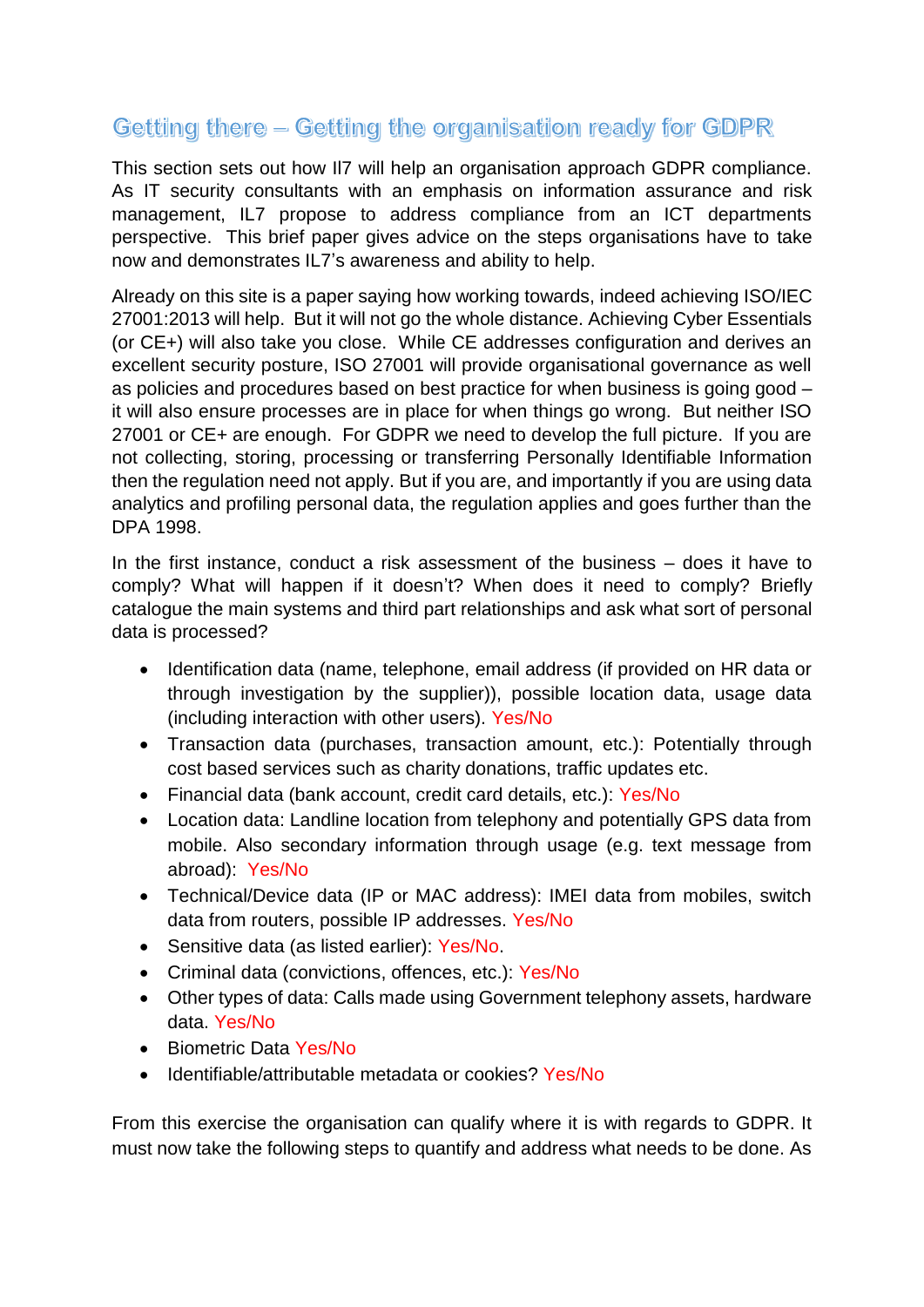with ISO/IEC 27001:2013, a project should be initiated but without further investigation, the resources required, timeframe and outcomes cannot be quantified.

Step 1 Create a GDPR Governance Framework

Get management buy-in. Tell them about the potential penalties but talk also about the risk and consequences to operations, finance and reputation if there is a reported breach. Ensure the board appoints a Data Protection Officer, the actual or delegate from the senior Information Asset Owner (IAO), CSIO or SIRO. Ensure all other stakeholders (Data Controllers, Data Processors, internal or external IAOs) know – a good way of informing all staff is to create a portal on the organisation intranet.

Step 2 – Data Landscaping. This is a more formal exercise than the preliminary risk assessment (see above) but in this case the main systems should be examined, analysed in terms not of organisational risk (Reputation, Compliance, Operations, Finance) but of the privacy risks to the individual. They must also be examined in terms of the ability to satisfy the data subjects rights as a citizen – to access, examine, change, have deleted information as well as portability. Checks need to be made on whether all processing/profiling is necessary, is legal, has consent and if not can it be deleted without affecting other regulatory and contractual obligations. It should be recognised that industries such as law, banking, gambling and many others are regulated and this often determines the ability or not to delete data. Similarly, HMG, Police Forces and Defence have other obligations that prevent disclosure, erasure and the like. There are a number of necessary stages to data landscaping that need to tackled and the GDPR need to engage SMEs to complete these.

- 1. ENGAGE Get buy in from ICT administrators and managers, set out a schedule so all are aware of what is needed.
- 2. ANALYSE track information input (from customer/supplier/citizen etc) through the system processes – where (what) data is entered, what might be inferred (profiling), what is created or derived, what is passed on (to whom, or what system), when and why. Ask 'why' lots of time and record the answers. Have the SME draw a data flow diagram including protocols, interfaces and any encryption used. This is often referred to as SIPOC (Source-Input-Process-Output-Customer).
- 3. CLASSIFY assign values to the impact of compromise health or finance data *might* be more sensitive than hair colour, favourite chocolate etc. Take into account the media being used (video, photos, recordings etc.). Remember GDPR covers Confidentiality, Integrity and Availability – it is not just the privacy of sensitive data.
- 4. DISCOVER Organise data types by classification. Map how data is stored, accessed and shared. Is it published, sold on, backed up in the cloud – where? Develop and document a chain of responsibilities.
- 5. ORGANISE Plan to migrate from old systems that can't be adjusted to comply. Provide solutions to those that can be adjusted. Implement encryption, pseudonymising or anonymising as appropriate or introducing